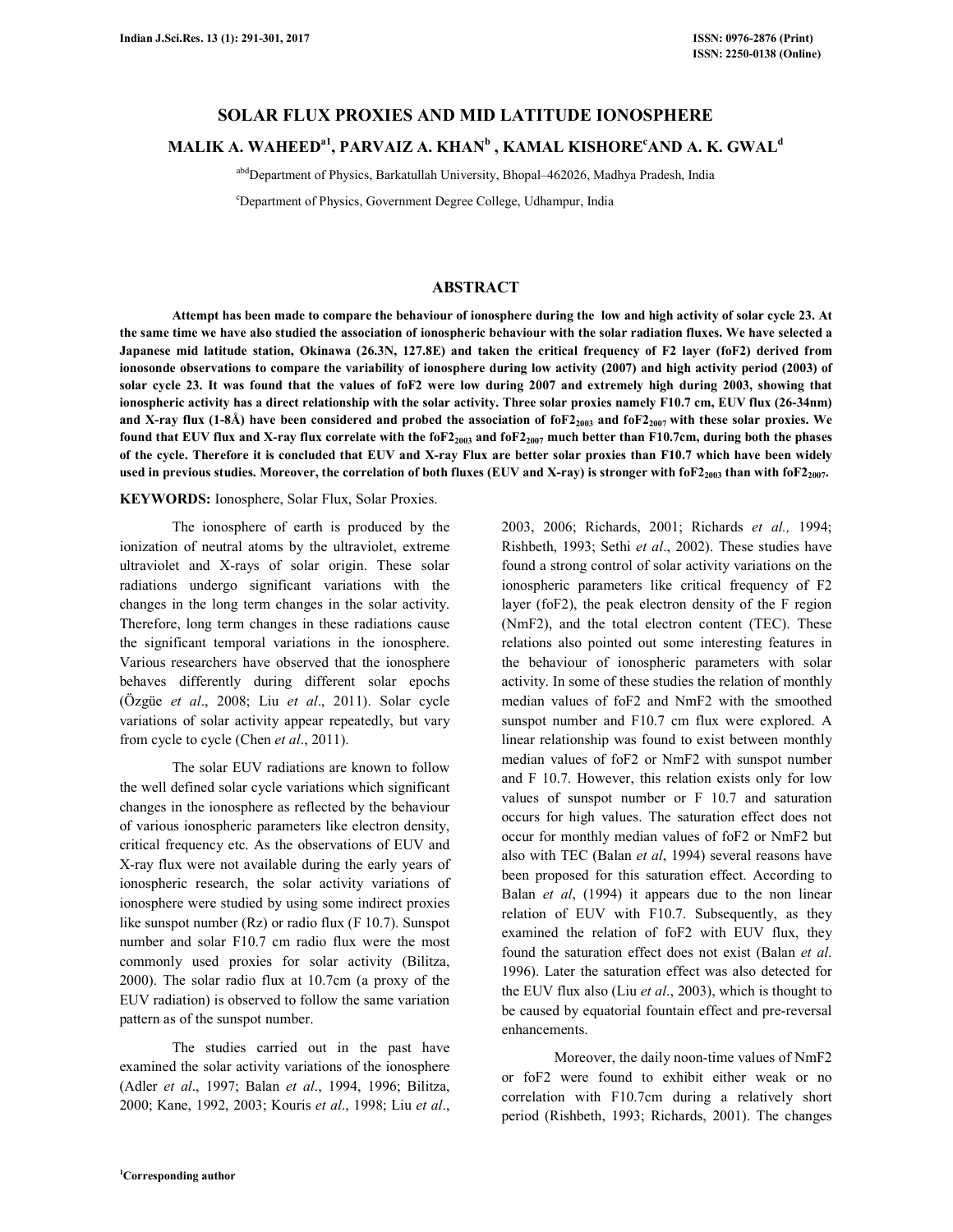in the daily or hourly values of ionosphere which are large can have sources other than the solar activity (Forbes *et al*., 2000) which may badly affect the correlation. Therefore, the variation of daily values of ionospheric parameters with solar activity has to be examined carefully.

 Another important attribute of the solar activity variations of the foF2 is seen with sunspot number. The foF2, at a given place at a constant value of the solar activity level i.e sunspot number Rz, is not same during the ascending and descending phase of solar cycle. consequently, if the variation of foF2 is studied over a complete cycle, the curves corresponding to ascending phase and descending phase do not overlap but form a loop like the hysteresis loop of magnetization and hence is termed as ionospheric hysteresis (Naismith and Smith, 1961; Huang, 1963; Rao and Rao, 1969; Smith and King, 1981).

 The emission mechanisms of EUV emissions are different from the F10.7 (Brekke, 1997; Floyd *et al*., 2005). Moreover, the EUV radiations are emitted from the higher regions of the sun (Lean et al., 2001). Consequently, neither F10.7cm nor the sunspot number can be regarded as an ideal proxy for EUV emission variability (Ivanov- Kholodny and Mikhailov, 1986; Lean *et al.*, 2001). Hence, it turned out that F 10.7cm flux or sunspot number can never be a substitute for the EUV flux, which had been done earlier in the absence of EUV observations. Therefore, it is necessary to have EUV observations for studying the solar activity related variations of ionosphere.

 Therefore, several efforts have been made to define new solar proxies which will adequate and ideal for representing ionospheric variations related to solar activity (laksmi et. al., 1998). Recently, significant variations of solar EUV irradiance have been described using its long term continuous measurements (Liu *et al*., 2006). Different models have been developed from these measurements (Richards *et al*., 1994; Tobiska *et al*., 2000). Most significantly Bilitza (2000) had advocated the continual measurement of the EUV for use in the IRI model. In most ionospheric models such as Xu *et al* (2008) solar activity indices like sunspot number and 10.7cm solar radio flux, were used rather the EUV due to their long term availability. However variation of sunspot number and F10.7 cm flux during different seasons near equator and low latitude in particular has not been investigated in detail.

 However, the use of X-ray flux for the solar activity variations of the ionosphere has not been evaluated yet. In the present investigation we have

made an attempt to compare the use of three different solar proxies for ionospheric predictions during low and high solar activity periods. We have compared the association of F10.7cm flux, which have been used in the past, with the solar EUV flux, used in recent studies and the solar X-ray flux which have not been used yet with the foF2. From our analysis, we conclude that EUV flux is the best fit proxy among the three, for solar activity variations of ionosphere.

#### **EVENT SELECTION CRITERION**

 In order to investigate the association of ionospheric activity with the solar radiation fluxes and to compare the dependence of ionospheric activity on the solar X-ray flux, EUV flux and F10.7cm flux (used as a proxy in the past) we have considered the solar cycle 23. In the solar cycle 23, we selected two time windows: one of very high activity and another of very low activity. The year 2007 was taken as the low activity window because during 2007 the activity was extremely low and the sun went spotless for months together. The year 2003 was taken as the high activity window, during this year the solar cycle 23 had just entered the declining phase and the solar activity was very high. The selection of two such windows will allow us to compare the nature of association of ionospheric activity with the different types of solar fluxes during low and high solar activity.

 To study the effect of solar radiative flux on the ionosphere, we have taken a mid latitude station. The ionosonde station of Okinawa (26.3N, 127.8E), Japan was selected for carrying out the present investigation. To characterize the ionospheric behaviour at Okinawa we have considered the ground based ionosonde observation and selected the Critical Frequency of F2 layer (foF2) as the parameter of study.

## **DATA SETS AND SOURCES**

 The solar emissions occur almost over the entire electromagnetic spectrum. Each of these emissions is characterized by a particular effect on the geospace. However, for investigations concerning ionospheric influences of solar activity, solar radiations at different wavelengths can be used, since these are the primary ionizing agents in the ionosphere and also reflect the solar activity variations. Sunspot number and solar F10.7cm radio noise, F10.7cm, are commonly used as proxies for solar activity induced ionospheric influences. For current study, we have used solar X-ray and EUV flux as solar activity proxies and compared these with proxy used in the past i.e. F10.7cm.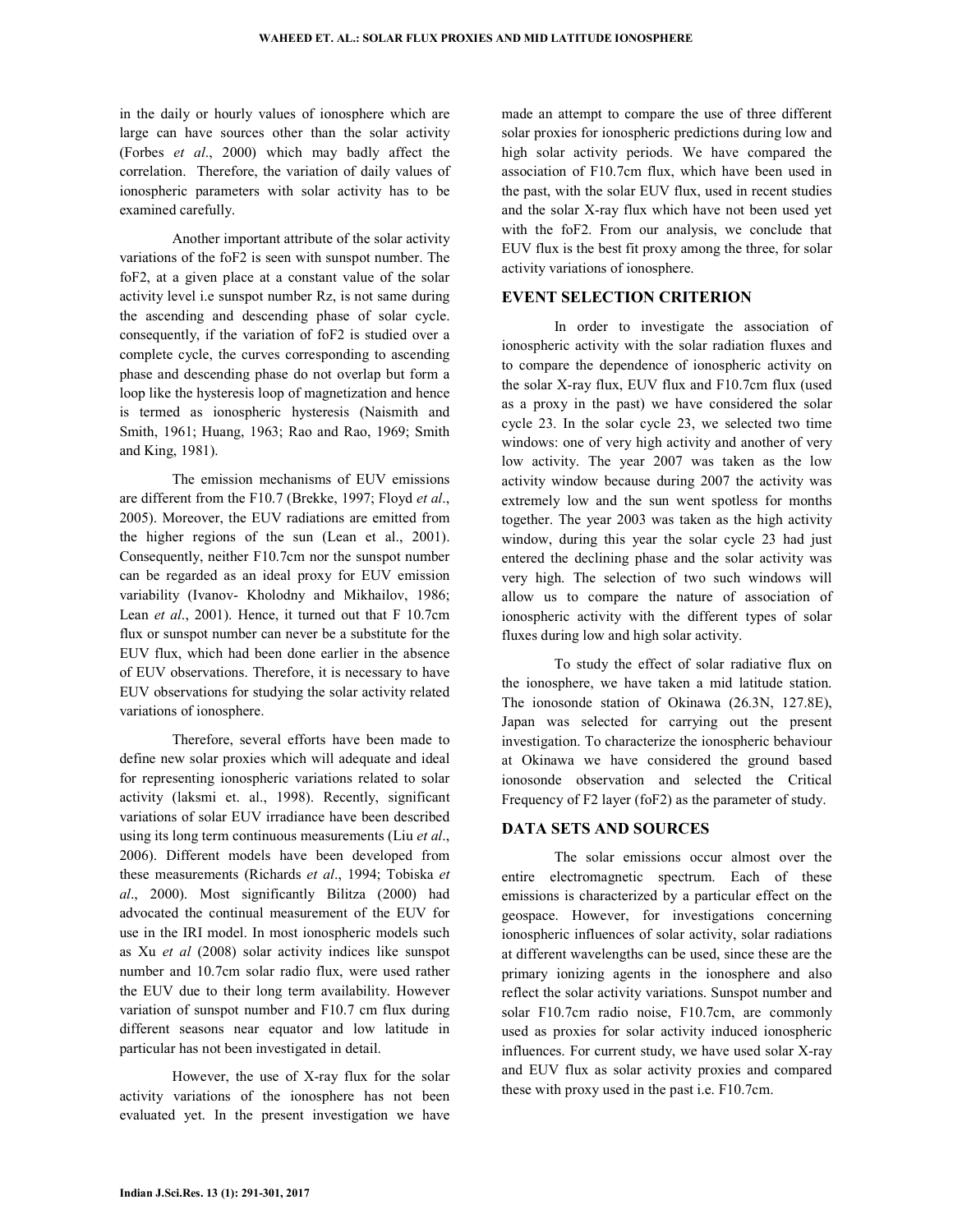This X-ray sensors onboard GOES satellites provide high quality X-ray flux data with temporal resolution of 5 min and 1 min integrated in two pass bands 0.05-0.3 nm and 0.1-0.8 nm. The data is obtained from the NOAA's Space Environment Center (NOAA-SEC) at http://www.ngdc.noaa.gov/stp/GOES/. In our analysis we have used the 0.1-0.8 nm channel flux with 5min temporal resolution. The other bigger averages were constructed from it.

 Similarly, the Solar EUV Monitor (SEM) onboard Solar and Heliospheric Observatory (SOHO) measures EUV flux, integrated in the two wavelength bands 26-34 nm (channel 1) and 1-50 nm (channel 0). The SEM data can be downloaded from web server at http://www.usc.edu/dept/space\_science/semdatafolder/. The data provided on the website is in three time resolutions viz. 15 second, 5 min and 10 min as well as daily values. In our analysis we have used the hourly values in the channel 1 i.e. 26-34 nm, due to two reasons, firstly, because solar EUV photons are most important contributor to the lengthy ionospheric enhancements and secondly, due to the narrowness of this band it does not get saturated even during some large flares.

 The solar radio flux at 2800MHz known as F10.7, used in the present investigation, is taken from the NGDC data server at http://www.ngdc.noaa.gov/stp with hourly time resolution.

 The National Institute of Information and Communication (NICT), Japan has setup a network of five stations at Okinawa, Yamagawa, Kokubinji, Akita and Wakkanai where regular ionosonde observations are conducted. The data recorded and collected from all the five stations is freely accessible at http://wdc.nict.go.jp/IONO/HP2009/ISDJ/index/. The NICT has maintained a huge database of ionospheric data over Japan. The NICT Ionosonde data contains 15 minute and hourly as well as daily values both in manually scaled and automatic scaled mode and also their daily and monthly medians. The data is provided

in the ASCII format. Moreover, the ionograms with a toolkit to view these ionograms can also be downloaded from the website. For the current investigation we have selected the Okinawa station only and downloaded the hourly values of Critical frequency of F layer ionosphere i.e foF2. We have also taken the hourly values and monthly means of the foF2 for our investigation.

 After downloading all the data sets the datasheets were constructed in order to compare the variability of foF2 during two different solar activity phases and association of foF2 variability with different types of solar radiation flux. To compare the variability we have also derived the ratios of  $6F2_{2003}$  and  $6F2_{2007}$ as well as same for solar radiation fluxes and studied its variability. The correlation analysis of these ratios was then performed to access the magnitude of association between the two.

## **ANALYSIS AND RESULTS**

 We have conducted this study with two primary objectives. First, to compare the variability of ionospheric foF2 during the high and low solar activity. It is for this reason we selected 2003 and 2007 as the periods of our study. Because, during 2003 the solar activity was very high while during 2007 the solar activity was extremely low. Secondly, to compare the association of foF2 variability with different solar proxies. The solar proxies were selected in such a way as to compare the newly used proxies (X-ray and EUV Flux) with proxies used in the past (F 10.7cm flux).

## **Variability of foF2 During Low and High Solar Activity**

 In this section we will show the variability of foF2 at Okinawa during the low solar activity period 2007 and high solar activity period 2003 at different time scales and highlight the main differences. The hourly variability of the foF2 during all the months of the year at Okinawa is shown in Figure 1.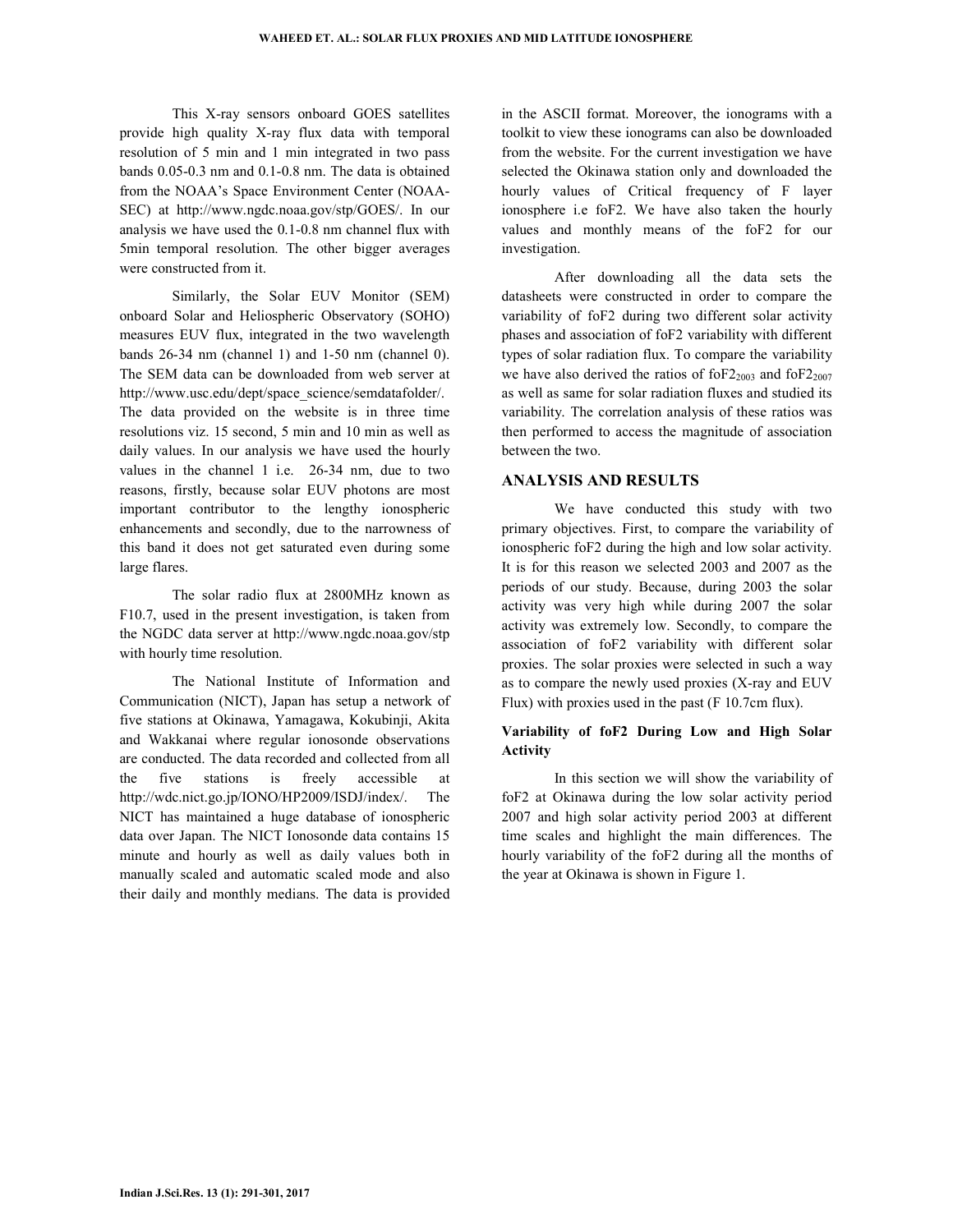

**Figure 1: Comparison of hourly variability of foF2 over Okinawa during 2003 and 2007. Each curve represents hourly monthly median.** 

 The two panels show the variability during the year 2003 and 2007. For both the years the hourly variability during all the twelve months have been shown by twelve different coloured lines. From the figure we notice a typical diurnal type of variability during both the years with occurrence of diurnal peak around 02:00 hrs LT. It can be easily noticed that the height of the diurnal peak is significantly different during the two years. The peak values of the foF2 during all the months of year 2003 are significantly greater than the corresponding peak values during the year 2007. The average peak value of the foF2 during the year 2003 was recorded to be 107.08 MHz while the average peak value of foF2 during the year 2007 was observed to be 76.22 MHz. Thus the difference in the average peak value during the two years comes out to be 30.86 MHz which is quite significant. Similarly, the average minimum value of foF2 during the year 2003 was observed to be 84.13 MHz while the average minimum value of foF2 during the year 2007 was observed to be 54.38 MHz. So, the difference in the average minimum value of foF2 during the two year comes out to be 29.75 MHz. So, the average difference between the values of foF2 during the two year is about 30 MHz. Therefore, we conclude that, although the nature of foF2 variability is similar during the low and high solar activity, but the magnitude of variability is different during the two phases of solar activity. The

ionospheric activity is quite high during the high solar activity phase and low during the low solar activity phase, with almost 30% difference in the magnitude of activity. Hence, it follows that ionospheric activity is directly proportional to the solar activity.

 The Figure 2 shows a contour map of foF2. The contour map has been constructed by plotting the hourly values of foF2 for all the months of each of the two years; 2003 and 2007. It shows the monthly variability of the hourly values. From the figure we notice a significant difference in the monthly variability of foF2 during the two years. The monthly variability of foF2 during the year 2003 follows a semi-annual pattern of variability. The first peak can be observed in the month of April while a second peak is observed during the month of October. The magnitude of second peak is stronger than the first peak with peak values 141 MHz and 127 MHz respectively. However, during 2007 a different behaviour can be observed from Figure 2. Although, the pattern reflects of a semi-annual pattern of variability, but the absence of the second peak can be clearly noticed. The first peak during 2007 occurs during the month of April, like during the year 2003. However, the second peak is completely absent. Hence, we conclude that during high solar activity the foF2 at Okinawa exhibits a semi-annual variability while during low solar activity the occurrence of second peak is completely absent.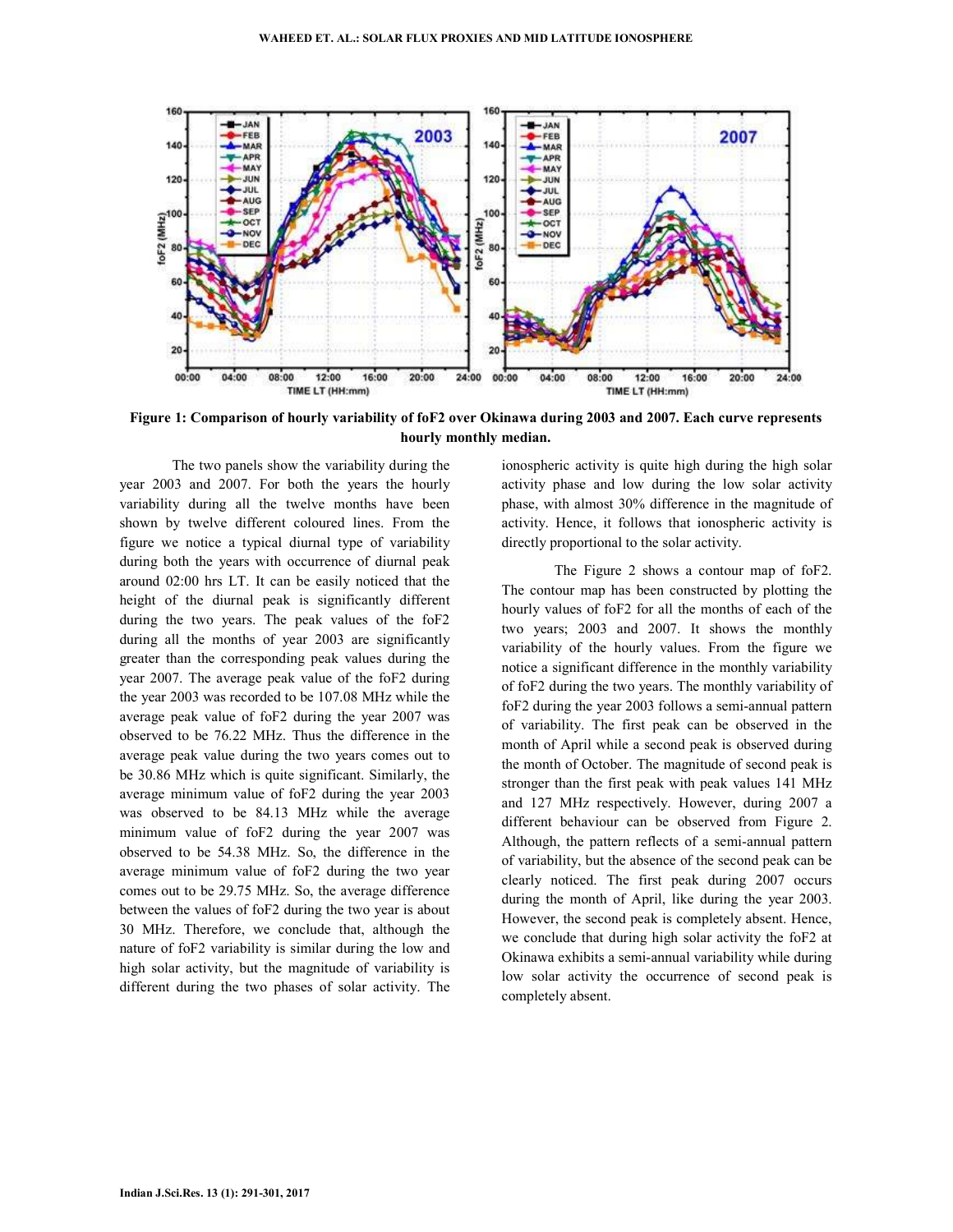

**Figure 2: The hourly variability of foF2 over the Okinawa during the different months of year 2003 and 2007.** 

 To compare the variability during two different phases we also derived the ratio of foF2 during 2003 and 2007 i.e. fo $F2_{2003}/$ fo $F2_{2007}$ . The monthly changes in the fo $F2_{2003}/$ fo $F2_{2007}$  along with corresponding changes in foF2 during 2003 and 2007 is shown in Figure 3. It is double Y-axis plot, on one of the Y-axis shown by red colour we have plotted the values of foF2 for 2003 and 2007 as two separate curves; the red one is for 2007 and black one represents foF2<sub>2003</sub>. The other Y-axis shown by blue colour represents the ratio  $f_0F2_{2003}/f_0F2_{2007}$ . From the figure we notice that the ratio follows a very typical pattern. During the initial months of the year the value of ratio is large indicating a large difference between the two. These months correspond to the first semi-annual peak. However, during the months of May, June and July the value of ratio is minimum indicating very small difference between the two. These months, particularly the month of June, correspond to the gap between the two semi-annual peaks. The value of ratio is larger during the ending months of the year. This is the indication of a significant difference between the variability of foF2 during two different solar activity phases. This is due to the opposite behaviour of foF2 variability during low and high solar activity. The opposite behaviour is manifested in the form of presence of second semi-annual peak during the high solar activity and absence of the peak during the low solar activity.



**Figure 3: The monthly of variability of foF2 during 2003 and 2007 along with the corresponding variability of their ratio.**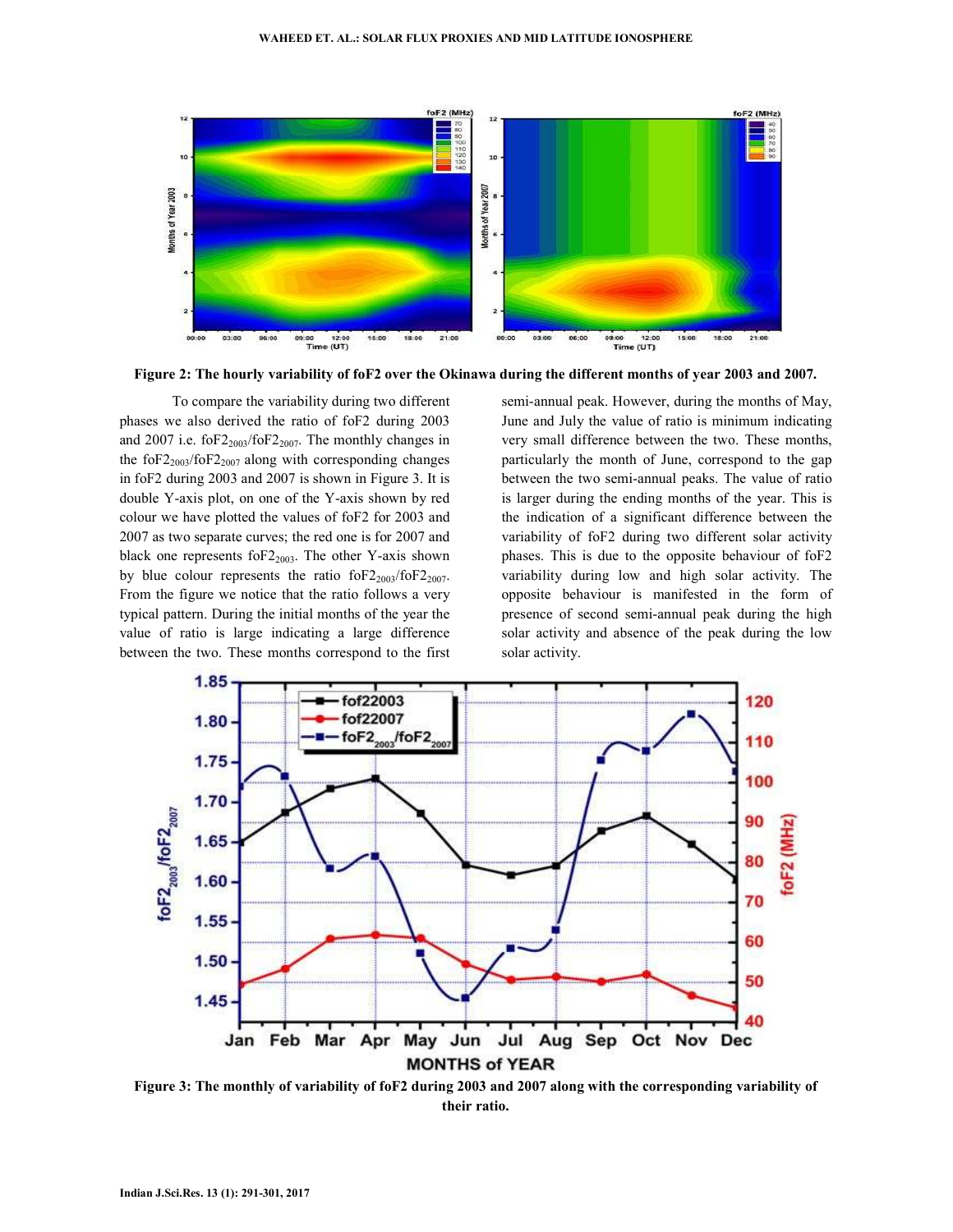#### **Variability of foF2 with Solar Radiation Fluxes**

 In this section we will examine the relationship of foF2 with solar radiation fluxes during the low and high solar activity phases. To characterize the solar flux we have taken solar flux in three different ranges viz Xray, EUV and F10.7. The monthly variability of the Xray flux, EUV flux, F10.7 cm and foF2 during 2003 and 2007 is shown in Figure 4. The Figure 4 compares the behaviour of flux parameters and foF2 during low solar activity and high solar activity. From the figure we find all the green curves corresponding to the low solar activity phase 2007 are significantly below the purple curves corresponding to high solar activity. Therefore, it becomes quite evident that when the solar activity is low the values of flux parameters as well as the foF2 are quite low and when the solar activity is high the values of flux parameters as well as the foF2 are also high. Hence, it can be well concluded that flux parameters and foF2 have a direct relationship with the solar activity.



**Figure 4: The comparison of monthly variability of three flux parameters and the foF2 during 2003 and 2007.** 

 After examining the daily variation of foF2 with flux parameters during low and high solar activity phases we also investigated the same on monthly scale. The monthly variability of foF2 with monthly variability of three flux parameters during 2003 and 2007 is shown in Figure 5. The bottom panels show the variability of three flux parameters along with the corresponding changes in the foF2 during the low solar activity period 2007 and the top panels show the same during the high solar activity period 2003. From the figure we notice that the monthly variability of foF2 follows a very good association with the monthly variability of X-ray flux and F 10.7 during both the years. During few months, particularly June and July 2003 as well as March 2003, we find a disagreement of X-ray flux and EUV flux with the foF2. Moreover, the disagreement is more during high solar activity period 2003 than the low solar activity period 2007. However, the monthly variability of foF2 follows a very good association with the monthly variability of EUV flux during both the years. We do notice any disagreement between the two, unlike with X-ray flux and F 10.7. Thus we conclude that foF2 exhibits a very strong association with EUV flux during both types of solar activity.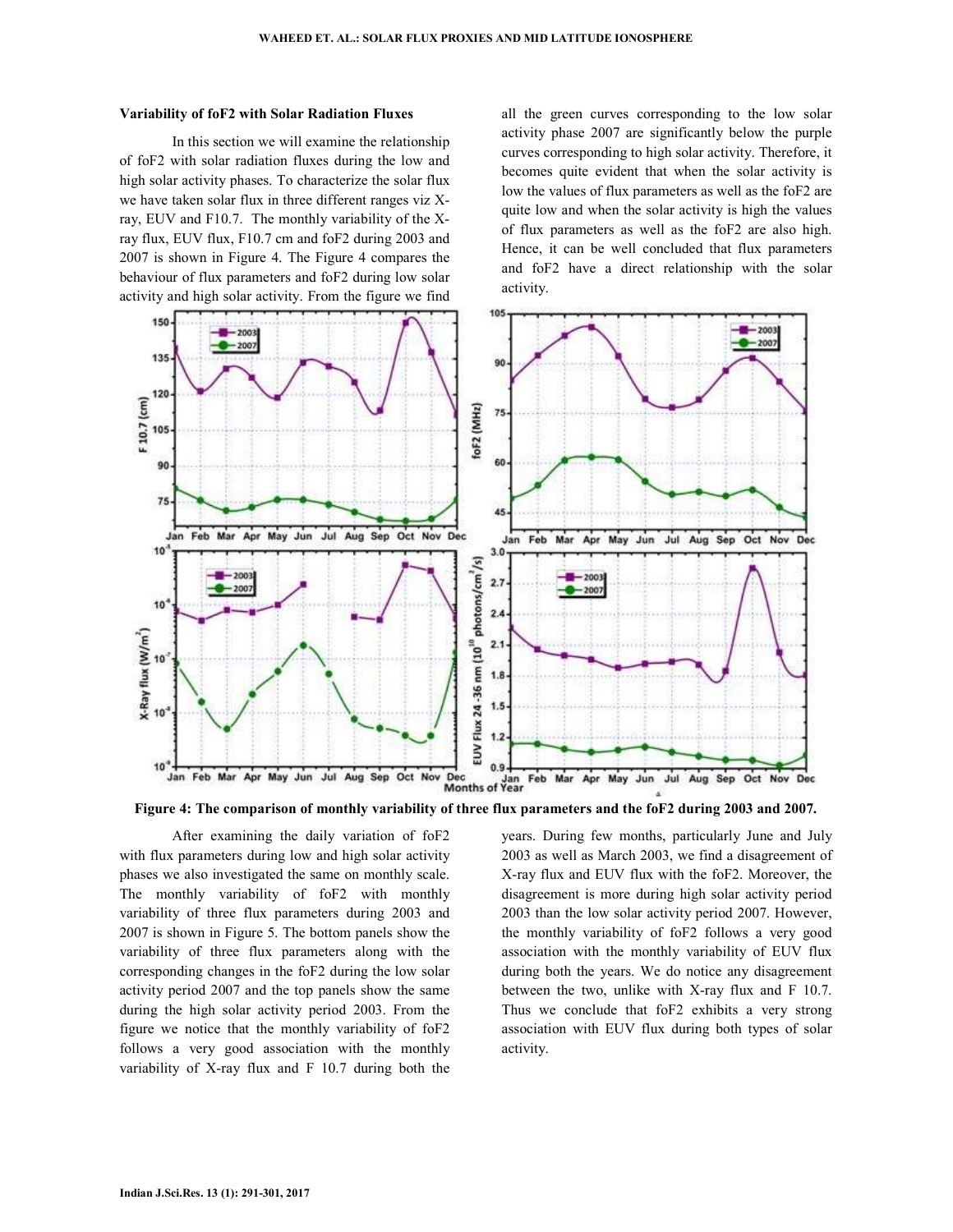

**Figure 5: The monthly variability of foF2 with the corresponding variability of three flux parameters during 2003 and 2007 over Okinawa.** 

 In order to compare the variability of foF2 as well as of X-ray flux, EUV flux and F10.7 during 2003 and 2007, we derived the corresponding ratios and investigated the variability of these ratios. In otherwords, we derived the ratio of  $f_2$ <sub>2003</sub> and foF2<sub>2007</sub> i.e. foF2<sub>2003</sub>/foF2<sub>2007</sub> and X-ray flux<sub>2003</sub>/X-ray flux<sub>2007</sub>, EUV flux<sub>2003</sub>/EUV flux<sub>2007</sub>  $F10.7_{2003}/F10.7_{2007}$  and then investigated the monthly variability of these ratios. The monthly variability of the ratios of foF2 and flux parameters is shown in Figure 6. From the figure we notice the high to low activity ratio of all the three flux parameters, particularly, X-ray flux and EUV flux, does not undergo a significant change, except during the month of October and November, during which a large increase in the ratios of all the three flux parameters undergoes a large increase indicating a large deviation in the flux values of 2003 and 2007. The simple reason for this large deviation is that the October 2003 was dominated by some giant solar flares. The ratio of foF2 follows a typical variability. The value of ratio is more during the months

of January and February and starts decreasing from the month of March and assumes a least value during the month of June. From the month of June the value of ratio again starts increasing and becomes maximum during the ending months of the year. The variability of ratio of foF2 is much consistent with the variability of ratios of EUV flux and X-ray flux than with the ratio of F10.7 flux. The value of ratio of EUV flux and X-ray flux is least during the month of June and so is the ratio of foF2, similarly the value of ratio of these two types of fluxes is maximum during the month of October and so is the value of ratio of foF2. Although, the maximum value of ratio of F10.7 corresponds to the maximum value of ratio of foF2, but the minimum value of ratio of F10.7 does not correspond to the minimum value of ratio of foF2. Therefore, we conclude that the variability of foF2 is much strongly correlated with variability of EUV flux and X-ray flux than with the variability of F10.7. So, instead of F10.7 the better solar proxies for ionospheric studies are EUV flux and X-ray flux.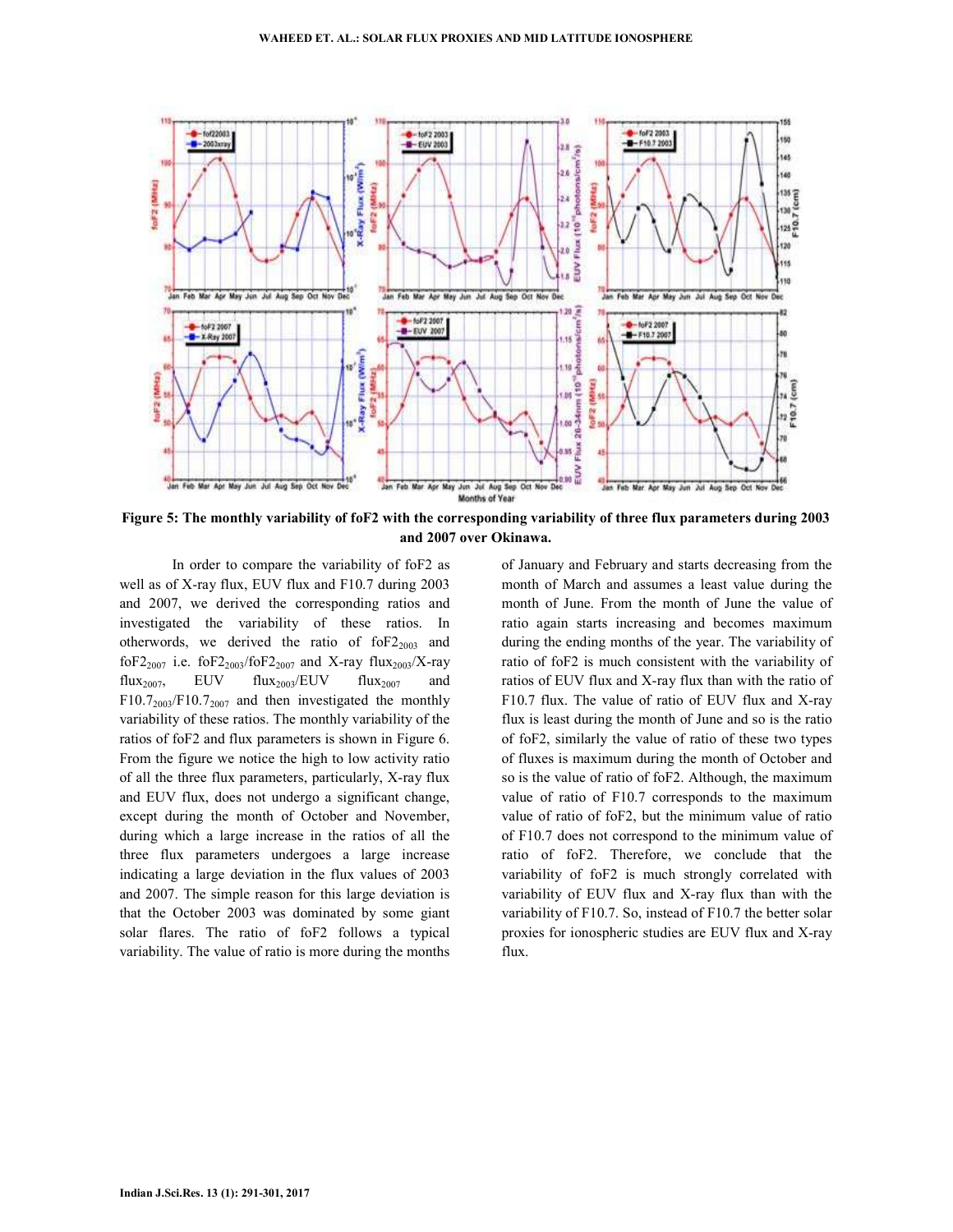

**Figure 6: The monthly variability of the ratio of three flux parameters and foF2.** 

 Finally, to quantify the magnitude of association of three types of flux parameters during low and high solar activity with the foF2, we constructed the scatter plots of these parameters as well as their ratios and performed the single regression analysis. First we derived the correlation of foF2 with F10.7, EUV flux and X-ray flux separately for 2003 and 2007. Figure 7 shows the scatter plots and correlation of foF2 with F10.7, EUV flux and X-ray flux during 2003 and 2007. From the figure we find that foF2 exhibits the strongest correlation with EUV flux and least correlation with F10.7 during both the years. The correlation coefficients

of foF2 with F 10.7, X-ray flux and EUV flux during the year 2003 are 0.10, 0.58 and 0.66 respectively. Similarly, the correlation coefficients of foF2 with F 10.7, X-ray flux and EUV flux during 2007 are 0.05, 0.57 and 0.56 respectively. From the values of correlation coefficients we conclude that foF2 exhibits a very good correlation with EUV flux and X-ray flux and a very weak correlation with F 10.7 flux during both the years. However, the magnitude of correlation is comparatively stronger during the high solar activity period 2003.



**Figure 7: The scatter plot and correlation of foF2 with three flux parameters during 2003 and 2007.**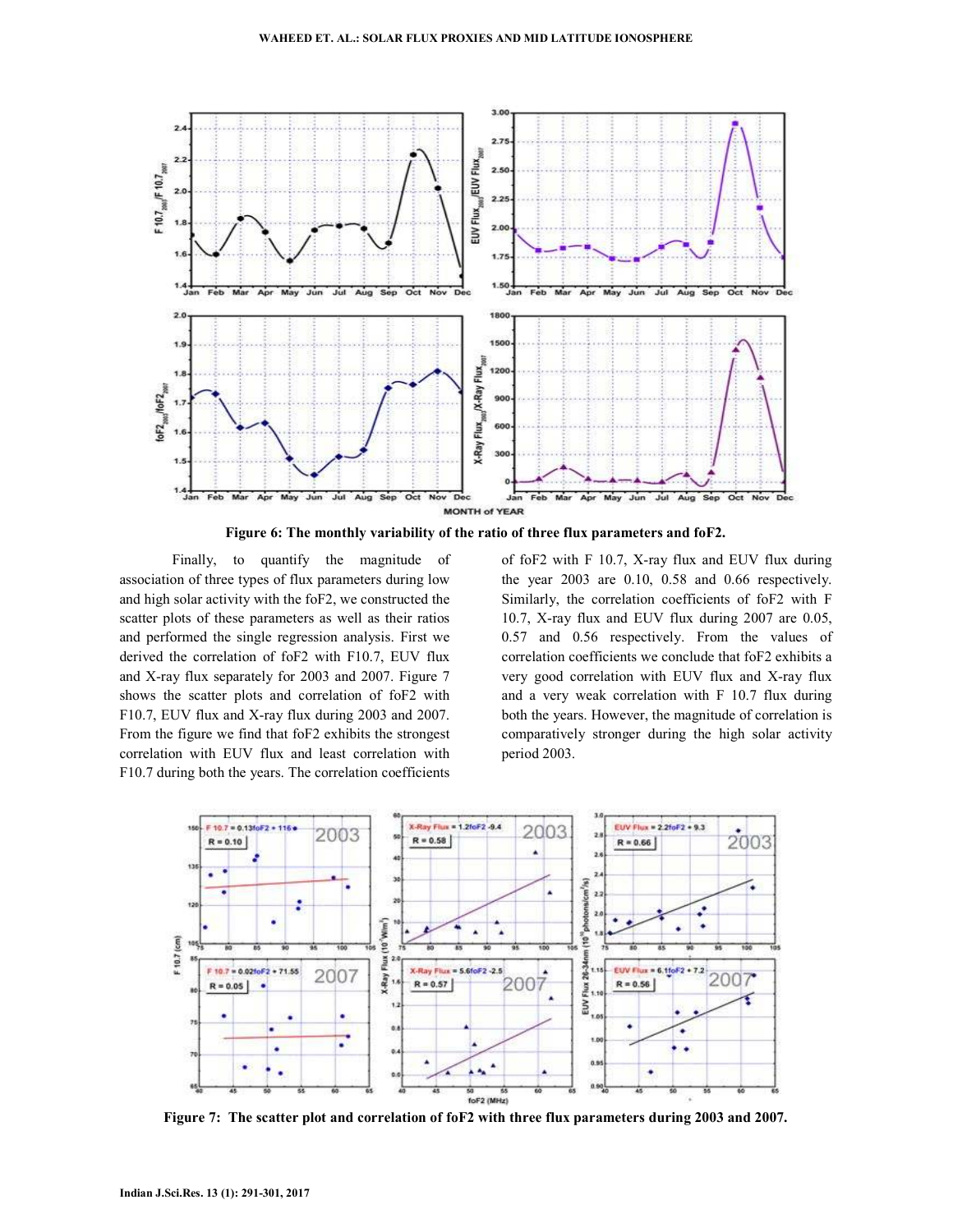The correlation of high to low activity ratio of foF2 with the high to low activity ratios of three flux parameters is shown in Figure 8. The Figure 8 represents the conclusion of the study effectively. From the left panel of the Figure 8 we find that  $f_0F_{2003}/f_0F_{2007}$  exhibits a very good correlation with EUV flux<sub>2003</sub>/EUV flux<sub>2007</sub> with correlation coefficient calculated as 0.51. In this panel of the Figure 8 we also find that scatter of the data points is less. From the centre panel of Figure 8, we find that  $f_0F2_{2003}/f_0F2_{2007}$ 

exhibits a moderate correlation with X-ray flux<sub>2003</sub>/Xray flux<sub>2007</sub> and the correlation coefficient is  $0.41$ . Here we also find more scatter in the data points. From the right panel of the Figure 8 we notice a weak correlation between foF2<sub>2003</sub>/foF2<sub>2007</sub> and F10.7<sub>2003</sub>/F10.7<sub>2007</sub> and the correlation coefficient is 0.14. In this panel we also notice a significantly large scatter of data points. Therefore, we conclude that the association of foF2 is stronger with EUV flux than with X-ray flux and F10.7 flux.



**Figure 8: The single regression analysis of foF2 ratio with the ratios of three flux parameters.** 

#### **CONCLUSION**

 We made a comparative study of mid-latitude foF2 variability during low and high solar activity as well as probed the association of foF2 variability with three different solar proxies

- Although the nature of diurnal variability of foF2 is similar during the low and high solar activity, but the magnitude of variability is different during the two phases of solar activity. The peak values of foF2 are quite high during the high solar activity phase and low during the low solar activity phase, with almost 30% difference in the magnitude. Hence, it follows that ionospheric activity is directly proportional to the solar activity.
- During high solar activity the foF2 at Okinawa exhibits a semi-annual variability, the first peak occurs in the month of April and the second peak is observed in the month of October. However, during low solar activity the occurrence of first peak is observed in the month of April, the second peak is absent.
- The value of ratio,  $16F2_{2003}/16F2_{2007}$ , is largest during the ending months of year (Sep. to Dec.) indicating a significant difference between the variability of foF2 during two different solar activity phases. This is due to the opposite behaviour of foF2 variability during low and high solar activity. The opposite behaviour is manifested

in the form of presence of second semi-annual peak during the high solar activity and absence of the peak during the low solar activity. However, during the months of May, June and July the value of ratio is minimum indicating very small difference between the two. These months, particularly the month of June, correspond to the gap between the two semi-annual peaks.

- From our analysis we also conclude that the daily variability of foF2 has a stronger association with the flux parameters during the high solar activity period than the low solar activity period. Moreover, among the three different flux parameters the association of foF2 is more consistent with X-ray flux and EUV flux than with the F10.7cm flux during both types of solar activities. The strongest association of foF2 was found to exist with the EUV flux, irrespective of low or high solar activity.
- The correlation coefficients of foF2 with F 10.7, Xray flux and EUV flux during the year 2003 are 0.10, 0.58 and 0.66 and during 2007 are 0.05, 0.57 and 0.56 respectively. Hence, it follows that foF2 exhibits a very good correlation with EUV flux and X-ray flux and a very weak correlation with F 10.7 flux during both the years. However, the magnitude of correlation is comparatively stronger during the high solar activity period 2003.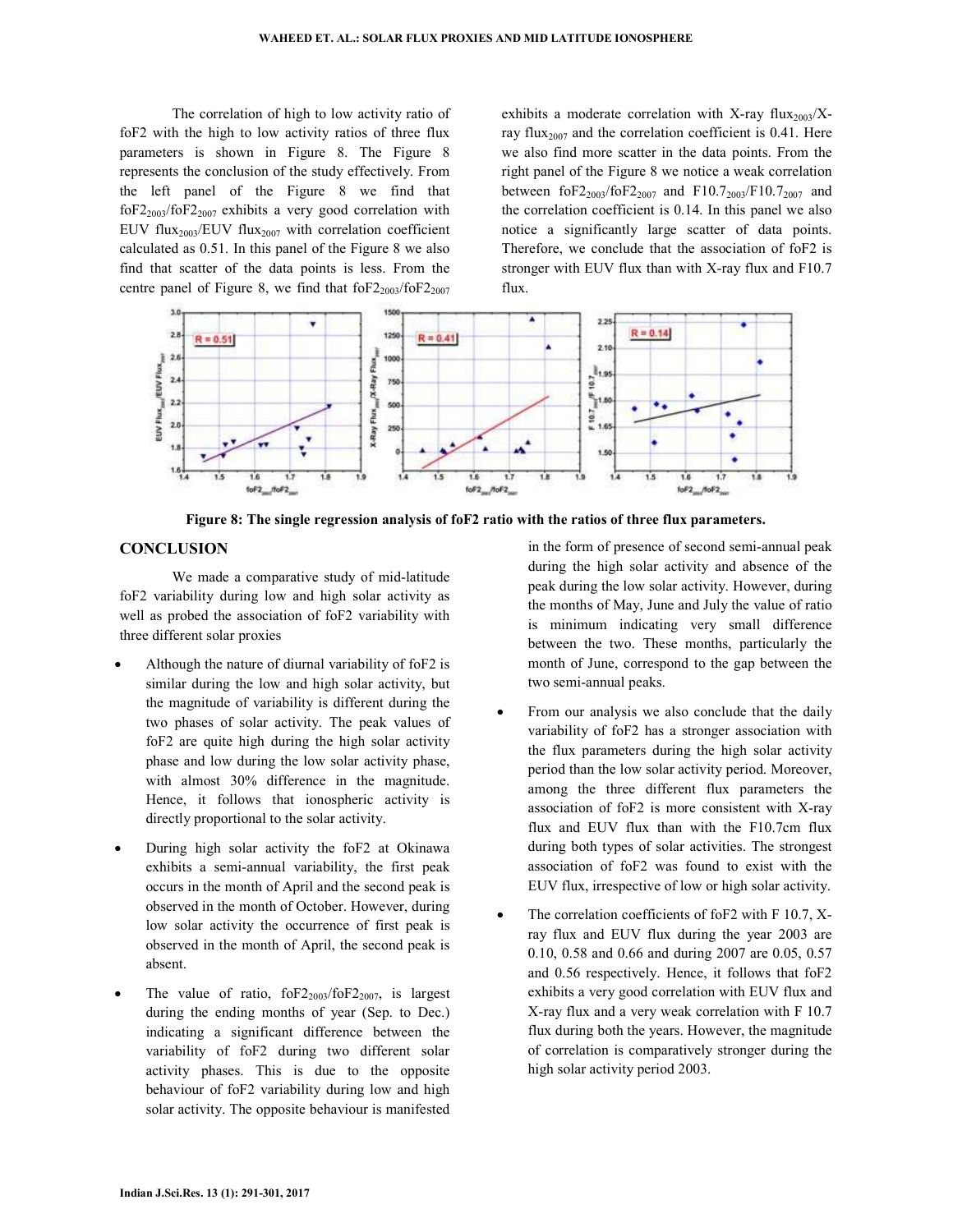The correlation coefficients of  $f_0F2_{2003}/f_0F2_{2007}$ with EUV flux<sub>2003</sub>/EUV flux<sub>2007</sub>, X-ray flux<sub>2003</sub>/Xray flux<sub>2007</sub> and F10.7<sub>2003</sub>/F10.7<sub>2007</sub> are 0.51, 0.41 and 0.14 respectively. Therefore, it follows that the ratio of foF2 exhibits a good correlation with ratio of EUV flux and X-ray flux and an extremely insignificant correlation with the ratio of F10.7 flux.

#### **ACKNOWLEDGEMENT**

We are thankful to National Geophysical Data Center (NGDC) and OMNI web for making the data available free at its website.

## **REFERENCES**

- Adler N. O., Elias A. G. and Manzano J. R., 1997. Solar cycle length variation: Its relation with ionospheric parameters. J. Atmos. Sol-Terr. Phys., **59**(2):159– 162.
- Balan N., Bailey G. J., Jenkins B., Rao P. B. and Moffett R. J., 1994. Variations of ionospheric ionization and related solar fluxes during an intense solar cycle. J. Geophys. Res., **99**:2243– 2253.
- Balan N., Bailey G. J. and Su Y. Z., 1996. Variations of the ionosphere and related solar fluxes during solar cycles 21 and 22. Adv. Space Res., **18**(3):11 –14.
- Bilitza D., 2000. The importance of EUV indices for the International Reference Ionosphere. Phys. Chem. Earth, Part C, **25**:515– 521.
- Brekke A., 1997. Physics of the Upper Polar Atmosphere, **485**, John Wiley, Hoboken, N. J.
- Chen Y., Liu L. and Wan W., 2011. Does the F10.7 index correctly describe solar EUV flux during the deep minimum of 2007-2009. J. Geophys. Res., **116**, A04304, doi:10.1029/2010JA 016301.
- Floyd L., Newmark J., Cook J., Herring L. and McMullin D., 2005. Solar EUV and UV spectral irradiances and solar indices. J. Atmos. Sol. Terr. Phys., **67**:3–15.
- Forbes J. M., Palo S. E. and Zhang X., 2000. Variability of the ionosphere. J. Atmos. Sol-Terr. Phys., **62**:685-693.
- Huang Y. N., 1963. The hysteresis variation of the semi-thickness of the F2-layer and its relevant phenomenon at Kokobunji. J. Atmos. Terr. Phys., **25**:647–658.
- Ivanov-Kholodny G. S. and Mikhailov A. V., 1986. The Prediction of Ionospheric Conditions, **167**, Springer, New York.
- Kane R. P., 1992. Sunspots, solar radio noise, solar EUV and ionospheric foF2. J. Atmos. Terr. Phys., **54**:463 – 466.
- Kane R. P., 2003. Solar EUV and ionospheric parameters: A brief assessment. Adv. Space Res., **32**(9):1713–1718.
- Kouris S. S., Bradley P. A. and Dominici P., 1998. Solar-cycle variation of the daily foF2 and M (3000) F2. Ann. Geophys., **16**:1039–1042.
- Lakshimi D. R., Reddy B. M. and Dabas R. S., 1998. On the possible use of recent EUV data for ionospheric prediction. J. Atmos. Terr. Phys. **50**(3):207–213.
- Lean J. L., White O. R., Livingston W. C. and Picone J. M., 2001. Variability of a composite chromospheric irradiance index during the 11 year activity cycle and over longer time periods. J. Geophys. Res., **106**:10645– 10658.
- Liu J. Y., Chen Y. I. and Lin J. S., 2003. Statistical investigation of the saturation effect in the ionospheric foF2 versus sunspot, solar radio noise, and solar EUV radiation. J. Geophys. Res., **108**(A2):1067, doi:10.1029/2001JA 007543.
- Liu L., Wan W., Ning B., Pirog O. M. and Kurkin V. I., 2006. Solar activity variations of the ionospheric peak electron density. J. Geophys. Res., **111**, A08304, doi:10.1029/2006JA 011598.
- Liu L., Wan W., Chen Y. and Le H., 2011. Solar activity effects of the ionosphere: A brief review. Chin Sci Bull, **56**(12):1202-1211, doi: 10.1007/s11434-010-4226-9
- Naismith R. and Smith P. A., 1961. Further evidence of a long-term variation in the relationship of solar activity to the ionosphere. J. Atmos. Terr. Phys., **22**:270–274.
- Özgüe A., Atac T. and Pektas R., 2008. Examination of the solar cycle variation of foF2 for cycles 22 and 23. J. Atmos. Sol-Terr. Phys., **70**:268-276.
- Rao M. S. V. G. and Rao R. S., 1969. The hysteresis variation in F2-layer parameters. J. Atmos. Terr. Phys., **31**:1119–1125.